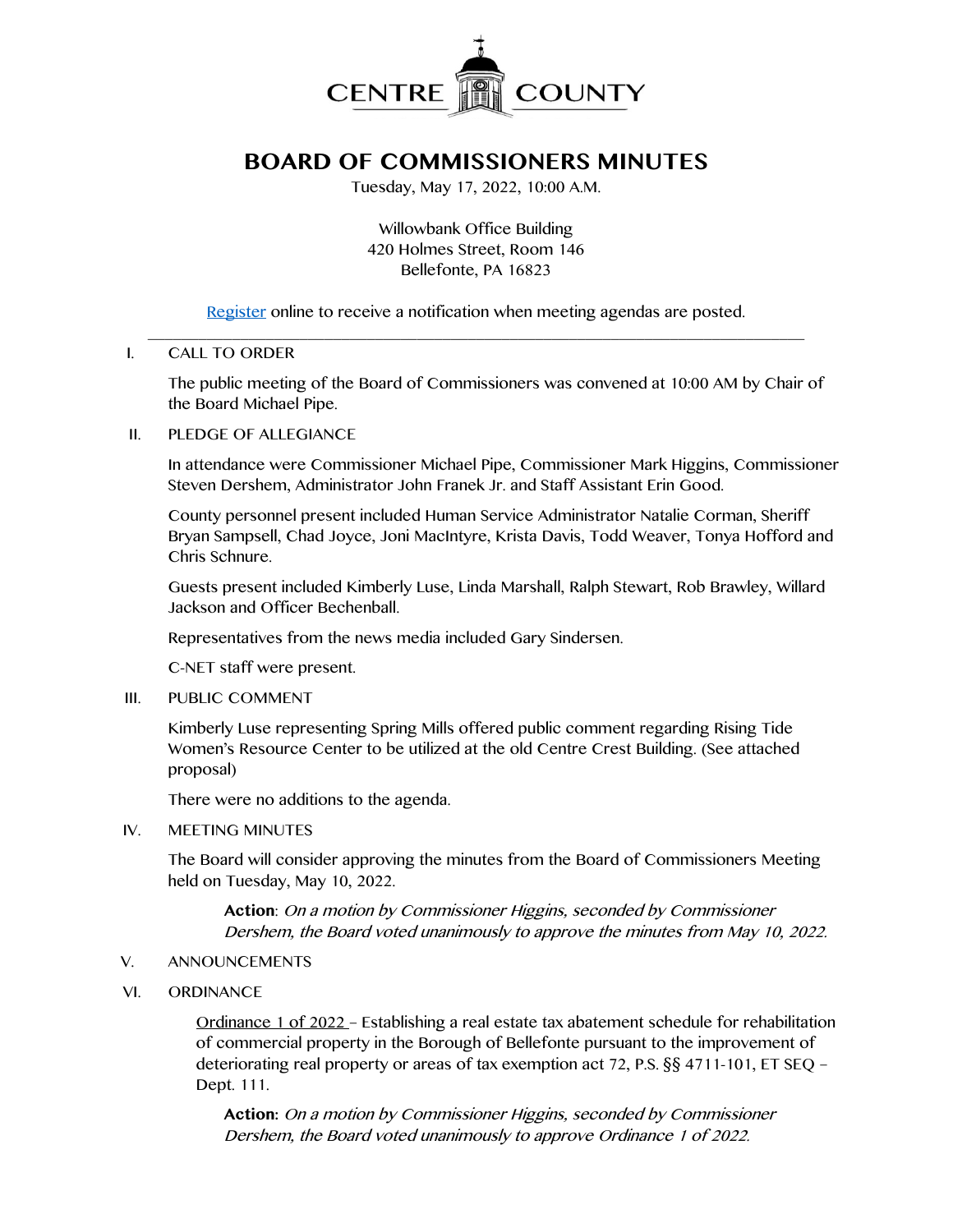#### VII. PROCLAMATION

Proclamation 20 of 2022 – Proclaiming **May 15-21, 2022** as **National Police Week** and **May 18, 2022** as **Peace Officers' Memorial Day** in Centre County. Sheriff Bryan Sampsell, Todd Weaver and Officer Bechenball joined the Board to speak about the Police Memorial event that will be held at the Courthouse tomorrow to honor the men and woman whose lives were lost in duty.

**Action:** On a motion by Commissioner Higgins, seconded by Commissioner Dershem, the Board voted unanimously to adopt Proclamation 20 of 2022.

Proclamation 21 of 2022 – Proclaiming **June 4, 2022** as **National Trails Day®** in Centre County. Rob Brawley, Willard Jackson and Linda Marshall with Nittany Mountain Biking Association spoke about the organization. They spend many volunteer hours maintaining the quality of the trails and work closely with DCNR.

**Action:** On a motion by Commissioner Higgins, seconded by Commissioner Dershem, the Board voted unanimously to adopt Proclamation 21 of 2022.

VIII. BIDS AND PROPOSALS

#### IX. AMERICAN RESCUE PLAN ACT (ARPA)

- X. CONTRACTS AUTHORIZATIONS
	- A. Aging –Krista Davis asked the Board to consider renewal for the Centre Hall Senior Center in the Centre Hall Fire Company. The lease total is \$13,500 from the period of July 1, 2022 to June 30, 2025 – Dept. 521.

**Action:** On a motion by Commissioner Higgins, seconded by Commissioner Dershem, the Board voted unanimously to add the lease renewal for the Centre Hall Senior Center to next week's Consent Agenda.

B. Planning and Community Development – Chris Schnure presented to the Board a Memorandum of Understanding (MOU) for the Final Land Development Plan for Land of Andrew G. Kotzur – M & D Storage Phase 2; CCPCDO File No. 149-21. This proposal represents the second phase of M & D Storage showing three proposed self-storage buildings and stormwater management upgrades to account for the additional improvements. This proposal is located along the northern boundary of West Sycamore Road (State Route 0144) and the western boundary of West Nectarine Street (T-712), approximately 350 feet west of the municipal boundary line with Snow Shoe Borough, located in Snow Show Township – Dept. 151.

**Action:** On a motion by Commissioner Higgins, seconded by Commissioner Dershem, the Board voted unanimously to add the MOU for the Final Land Development Plan for Land of Andrew G. Kotzur – M & D Storage Phase 2; CCPCDO File No. 149-21 to next week's Consent Agenda.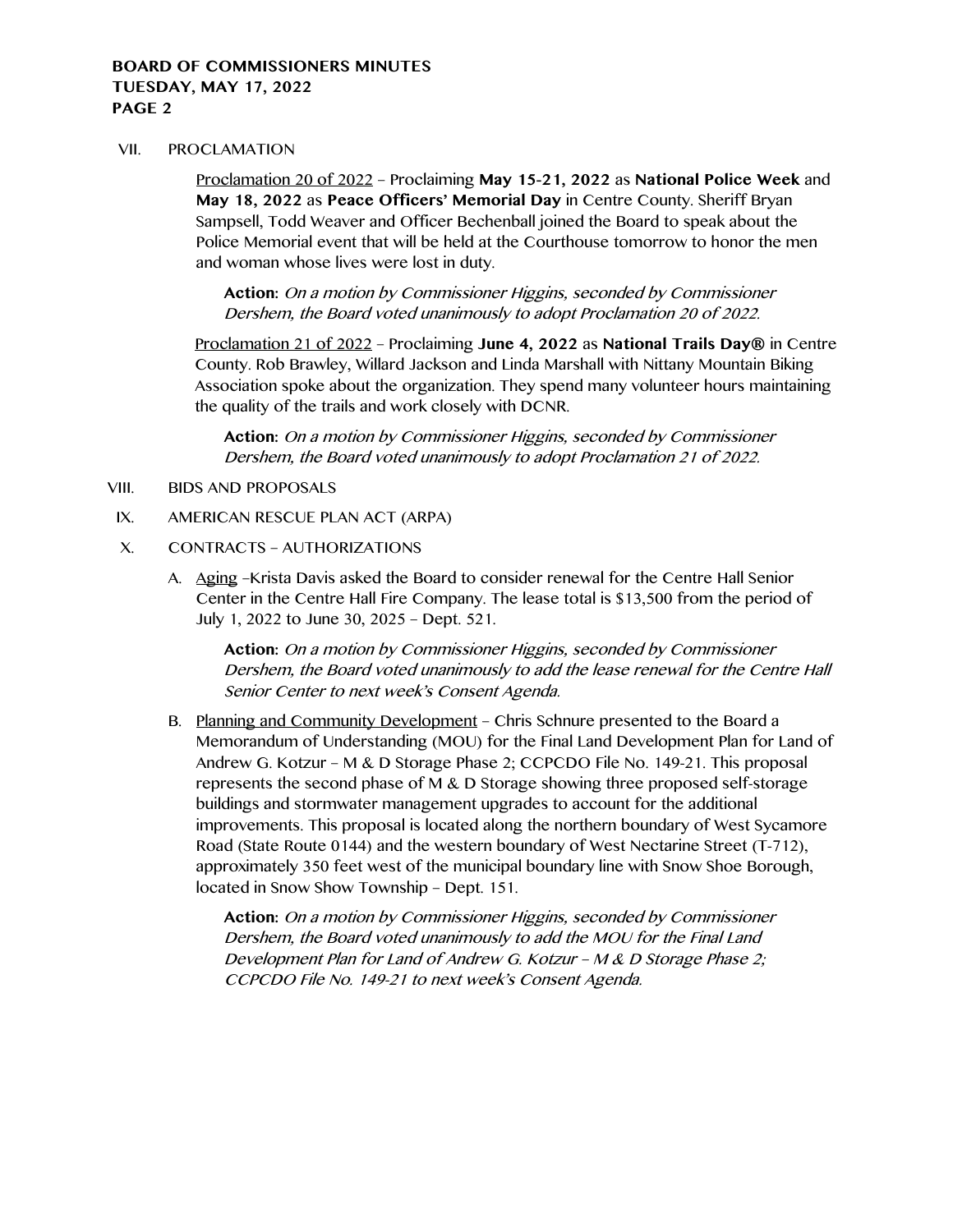#### Human Services

C. Children and Youth – Human Service Administrator Natalie Corman asked the Board to consider the approval of the contract with Service Access and Management, INC. (SAM) to serve as a financial consultant to review policies and procedures, segregation of duties, division of workload between the fiscal/program departments and evaluation of current contract procedures. The contract total is \$28,000 with the funding as follows: State: \$22,400 and County: \$5,600 for the period of May 1, 2022 to June 30, 2023 – Dept 511.

**Action:** On a motion by Commissioner Higgins, seconded by Commissioner Dershem, the Board voted unanimously to approve the contract with Service Access and Management, INC.

## XI. CONSENT AGENDA

**Action:** On a motion by Commissioner Higgins, seconded by Commissioner Dershem, the Board voted unanimously to approve this week's Consent Agenda.

- A. Emergency Communications
	- i. Contract with Centre Communications, Inc. to provide multi-purpose Internet Protocol (IP) connect services to Centre County on private microwave equipment that is owned and maintained by Centre Communications, Inc. The contract is effective for one, three-year terms and shall be renewed automatically for succeeding terms of three years unless either Party gives written notice. The contract total is \$12,732 for 2022, \$13,114 for 2023 and \$13,507 for 2024 – Dept. 354.
	- ii. Contract with Centre Communications, Inc. to provide Microwave battery maintenance at Centre Hall, Ford Building, Pine Hill, Purdue and Rattlesnake sites. Each site consists of 28 batteries that will be replaced for a total of \$93,850 for the period of April 27, 2022 to May 27, 2022 – Dept. 354.
- B. Risk Management Consider renewal to lease ten parking spaces from the Borough of Bellefonte. Seven spaces in the North lot and three in the South Municipal lot for a total of \$6,000 for the period of June 1, 2022 to May 31, 2023 – Dept. 271.
- XII. AUTHORITIES, BOARDS AND COMMISSIONS
- XIII. LIQUID FUELS FEE FOR LOCAL USE
- XIV. CHECK RUN

Check run in the amount of \$6,920,323.92 dated May 13, 2022.

**Action:** On a motion by Commissioner Higgins, seconded by Commissioner Dershem, the Board voted unanimously to approve the check run dated May 13, 2022.

- XV. ADMINISTRATOR'S REPORT
- XVI. C-NET REQUESTS
- XVII. LETTER OF SUPPORT
- XVIII. REPORTS ANNOUCEMENTS.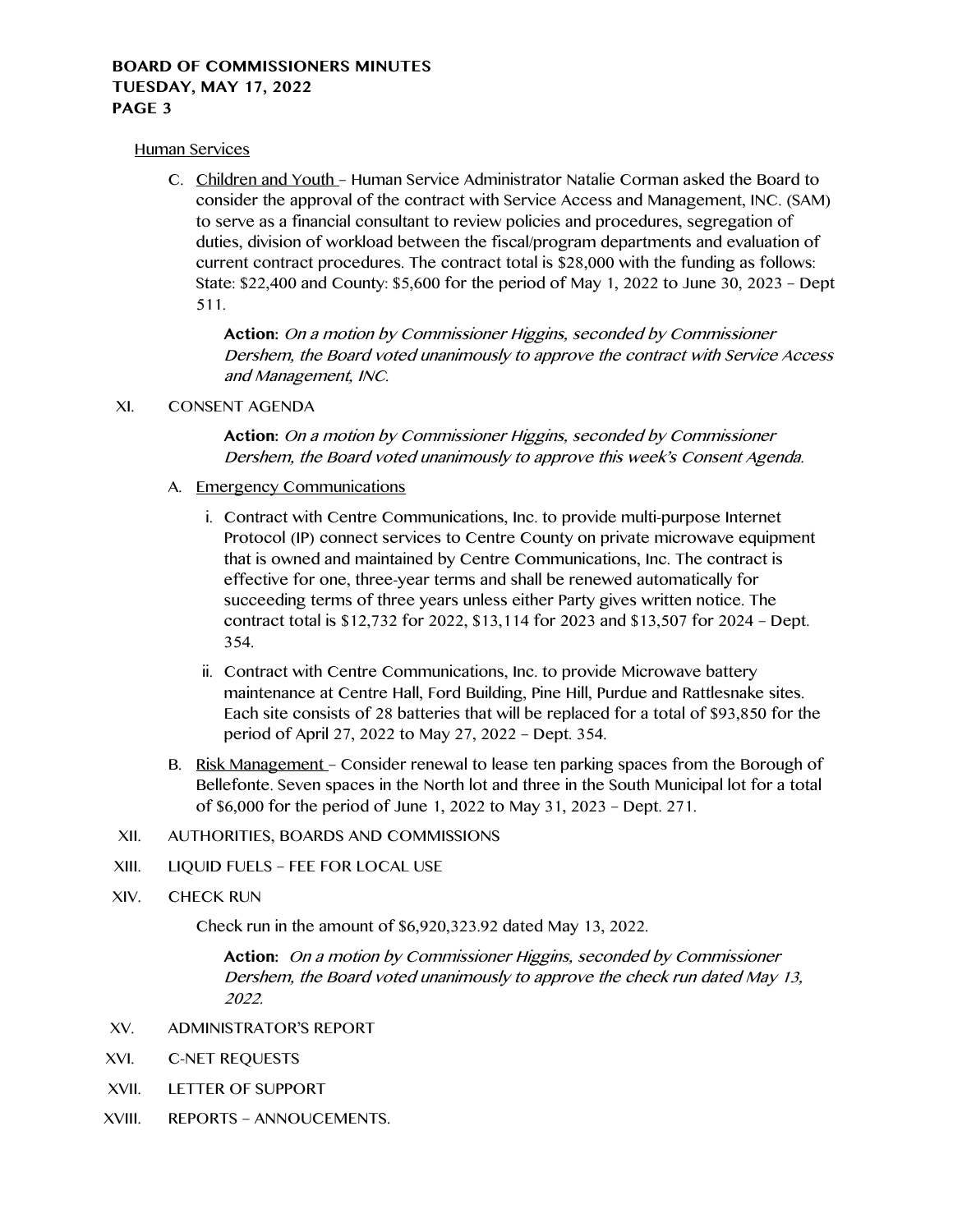- A. Voter Registration Report
- B. Announcements

Centre County Government Offices will be closed on Monday, May 30 for Memorial Day.

- XIX. EXECUTIVE SESSION REPORT
- XX. PUBLIC MEETING SCHEDULE

## **Tuesday, May 17, 2022**

Board of Elections – 6 AM – Willowbank 146

Board of Commissioners – 10 AM – Willowbank 146

# **Thursday, May 19, 2022**

Board of Commissioners – 10 AM – Willowbank 146

Salary Board – 10 AM – Willowbank 146

Board of Elections – 2 PM – Willowbank 146

## **Friday, May 20, 2022**

Board of Elections – 10 AM – Willowbank 146

# **Monday, May 23, 2022**

Board of Elections – 10 AM – Willowbank 146

 $\overline{\phantom{a}}$  , and the contract of the contract of the contract of the contract of the contract of the contract of the contract of the contract of the contract of the contract of the contract of the contract of the contrac

- XXI. QUESTIONS FROM THE PRESS
- XXII. ADJOURNMENT

On a motion by Commissioner Higgins, seconded by Commissioner Dershem, the Board voted unanimously to move into executive session at 10:44 AM.

ATTEST:

John Franek Jr.

Administrator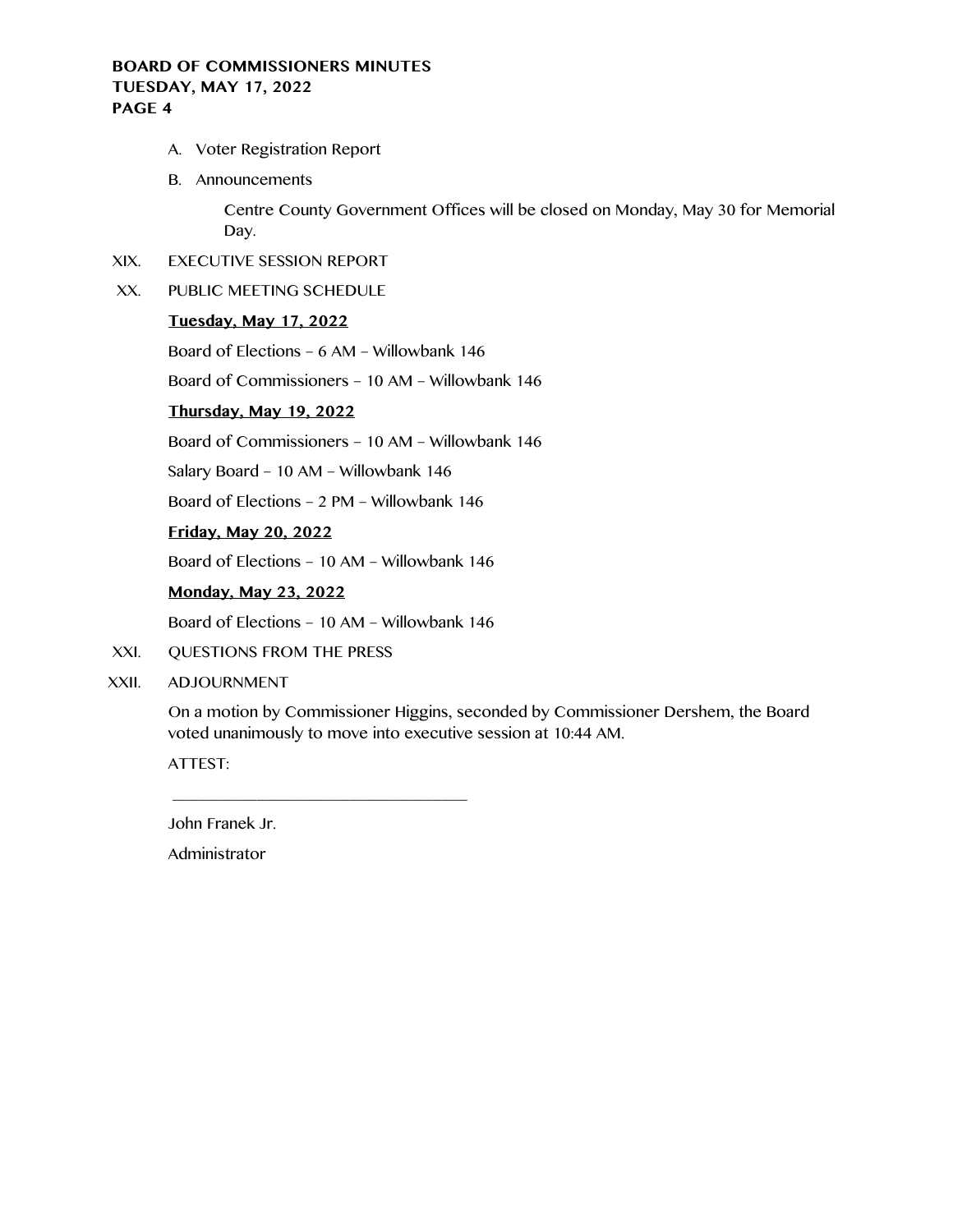# **Proposal for Rising Tide Women's Resource Center provided by Kimberly Luse.**

Not a handout, but a HAND UP! A Rising Tide lifts all boats!

Utilize the old Centre Crest Building.

Center for women in crisis.

Not Just a place where they can come and stay until they get their life together, but rather a place that helps counsel them, grow them, educate them, and get them back into the world, stronger, smarter, and better equipped to handle life on their own. One that teaches them not to be a victim. An environment where they can learn not just a way to survive, but hopefully a vocation to support them and their children as well as relationship skills and boundary setting so as to not repeat their pattern of attracting partners that cause the culture to perpetuate itself.

The Center can definitely act as an emergency shelter (preferably no longer than 72 hours if they are not going to take advantage of what the facility has to offer as far as getting their life back on track). Preferably, women would fill out an application understanding that they will no longer be the same person when they leave this facility. They will have the understanding that they will undergo a transformation that will set them up for success in their life. Not just another strategy to cope with a downward spiraling sfliation. This isn't just a break from a dysfunctional or abusive relationship. This is where these women will make the decision to break ties with their previous self, the one that set them up to attract such relationships and embrace a new future for themselves and their children if they have them. The length of time that any one woman or woman with children can stay within the program will be something the program team will have to determine before the project begins. Six months to a year seems to be reasonable at this writing. The time necessary to receive some focused counseling, education and direction for a successful future is the goal here. Separate units for women with children and women without.

No one will be exempt from pulling their own weight at the facility. All will contribute to the community of women working to better themselves and their situation. If a woman is physically unable to perform one of the "jobs" within the facility that will contribute to its success as well as her own, this isn't the program for her.

Within the center, single women will share a room with another single woman. Ideally, they will share with someone that has been in the program for a while. The senior program member will act as mentor to the new inductee.

Women with children will have a room with their children. If one room isn't sufficient size, adjoining rooms can be arranged for the family to stay together.

Our purpose is not to make this a comfy place where a resident may just choose to stay forever. It is a temporary stopping off point where they can gather their strength, improve their self-image and self-worth, while learning the skills necessary to live a happy, successful life upon graduation from our program. They will understand before signing on that there is a time limit for their stay. They will forge lifelong relationships with other woman that are following the same path to self-reliance forming a stronger community inside and out of the facility.

NO MEN WILL BE PERMITTED ON THE PREMESIS FOR ANY REASON.

Child visitation will need to take place off campus. If a supervised visit is required, that can be arranged with child services after the appropriate case has been established with them.

The facilities at Centre Crest will be ideal for this project as there are already resident rooms with shared bathrooms as well as shower facilities that can be utilized in dorm fashion. There are already kitchen and dining facilities. There are community rooms and activity rooms that can act as childcare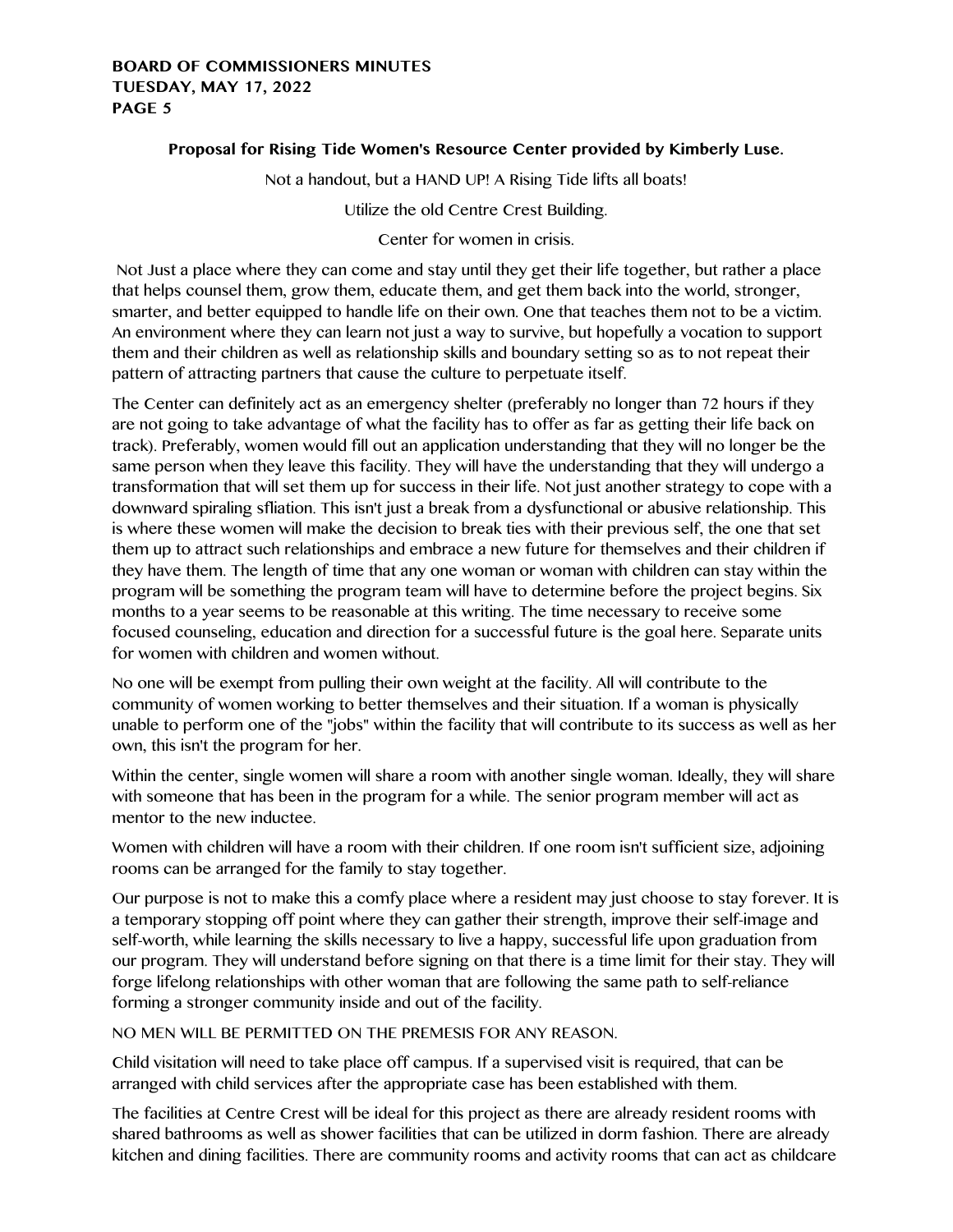facilities as well as social gathering spaces. This will be a non-smoking environment and assistance can be provided to help those that may be smoking now to quit. No alcohol will be permitted on the campus at any time.

Instead of hiring people to run the kitchen, keep the place clean, do the grounds work, etc., each resident would need to agree to one of these positions as part of her contribution to the community. Such positions would include,

1. Childcare worker. (Childcare will be provided for those that have jobs outside the facility or want to participate in one of the vocational programs we have established. This is for children not in school or ones that can no longer remain in a situation outside the facility. This position could be a woman who doesn't have a job but does have children and may be interested in starting her own daycare when she is discharged from our program. Or it could be a woman without children that wants to learn more about child rearing and perhaps childcare as a business. In either case, skills will be gleaned that put the woman in a better and more marketable position outside the facility when she re-enters the workforce. This program will also focus on creating a safe space for the children where they can also learn coping skills, relationship skills and other critical skills necessary to function in society without falling into the same patterns as their parents.

2. Kitchen help. Preparing food and serving to the resident population will be a necessary part of the process. However, this program could be an educational one that could help these women prepare themselves for a position in a commercial kitchen of some sort, or even just teaching them the basic cooking skills they may need to provide healthy meals for their children once they are no longer in our program.

3. Cleaning the facility. Each woman will be expected to keep their respective personal space clean, but we will need those that will keep the common space clean such as showers, lounges, childcare area, kitchen/dining facility. This position will prepare them to become a part of the ''service to the community" portion of our program. A "business" can be developed that provides housecleaning to families in the community who qualify. After a resident has passed all of the training internally to the satisfaction of the supervisor of this program, she can be a part of the "business" and actually earn some money. The "business" would be designed to assist the resident as well as the community. Families where both parents work, or perhaps a single parent household under a certain income threshold, would qualify for our teams to clean their homes for a reasonable price to take that burden off the parent/parents. This will provide some relief for the parents, allowing them to spend more quality/less stressed time with their children and provide the entire family with a cleaner environment in which to live.

4. Lawn care. The facility campus will require maintenance, lawn mowing, edging, trash removal, garden tending, etc. Residents can choose this position to serve the facility as a whole, but also to learn this vocation. Assistance/guidance can be offered to help them start their own landscape business when they have completed the program if that is a desire. This is also a service "business" that can be offered to the community if there are enough residents involved to be able to create a force for the project. Practical experience dealing with customers, keeping books, maintaining equipment, etc. would benefit those that would look to a future in this type of business. Creating a space where we could have gardens and perhaps a greenhouse would be an incredible asset as well. Growing some of our own food would be very empowering.

5. Each woman will have to agree to undergo counseling and "therapy", individual and group, in order to find that person within each of themselves that can function in a productive and empowering way in the community when they are no longer a resident with us.

Relationships with the Va-Tech school can also be forged to get those women who aspire for more